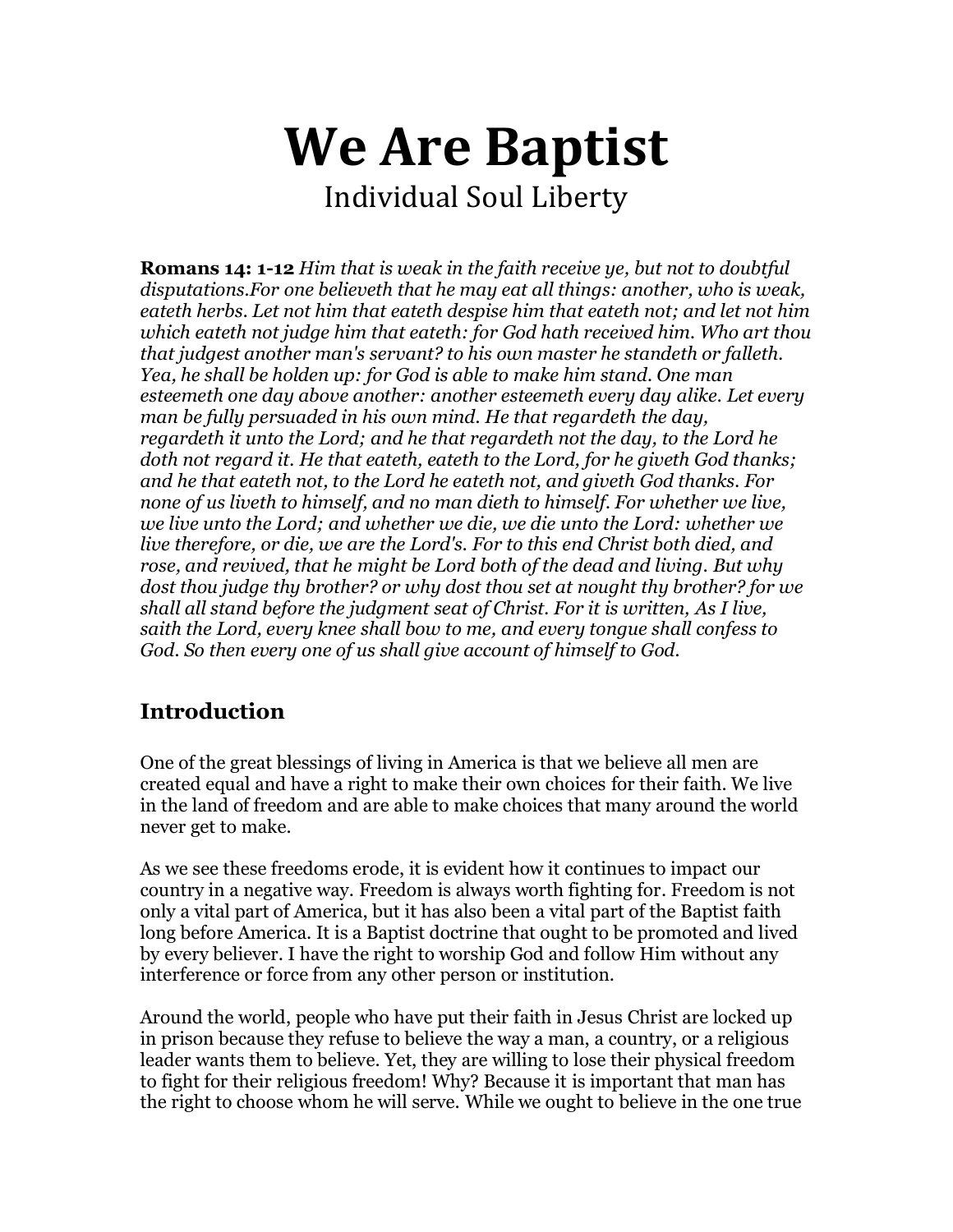God, our God has never forced man to accept Him. He has paved the way that man may have life, but he still gives us the choice to accept or reject Him. If Almighty God gives man a choice, then no other man has a right to force their beliefs on another. We can preach, teach, and encourage others to follow God, but ultimately, it is their freedom to choose as their conscience leads them.

### **I. Defining the Doctrine**

- A. Individual Soul Liberty is the belief that every individual is free to **worship and believe** according to the dictates of one's own conscience.
	- Individual Soul Liberty is also called the Freedom of Conscience and Religious Liberty and has ties to Soul Competency.
- B. Individual Soul Liberty stems from our interpretation of Scripture in which God has given all men a **free will**.
	- Within that free will is the ability to choose how each person will follow God. Although I may not agree with someone's choice, it is our belief that everyone has the right to make that choice.
	- Throughout history, religious groups have worked to force people to accept their faith. Whether it be Constantine who required every soldier be baptized, or the present-day Muslim movement which bans any other religion from being presented. They demand you worship Allah or face shunning or death. Radical Muslim fundamentalists still today do not allow people to choose who they will worship.
	- Long before this was an American right, it was a belief held by Baptists.

*Baptists have had a long-term determination to adhere to the Biblical doctrine that they call "Individual Soul Liberty." Church history verifies that Christians have died for this principle. The teaching that individuals are sovereign in matters of faith is one that Baptists will not compromise. The individual soul is answerable to Almighty God and to Him alone. This precludes giving up that independency to a pope, a priest, a system, an organization, a convention, a fellowship, an association, or any other human being. None of these are given the authority to interpose anything whatsoever between the individual*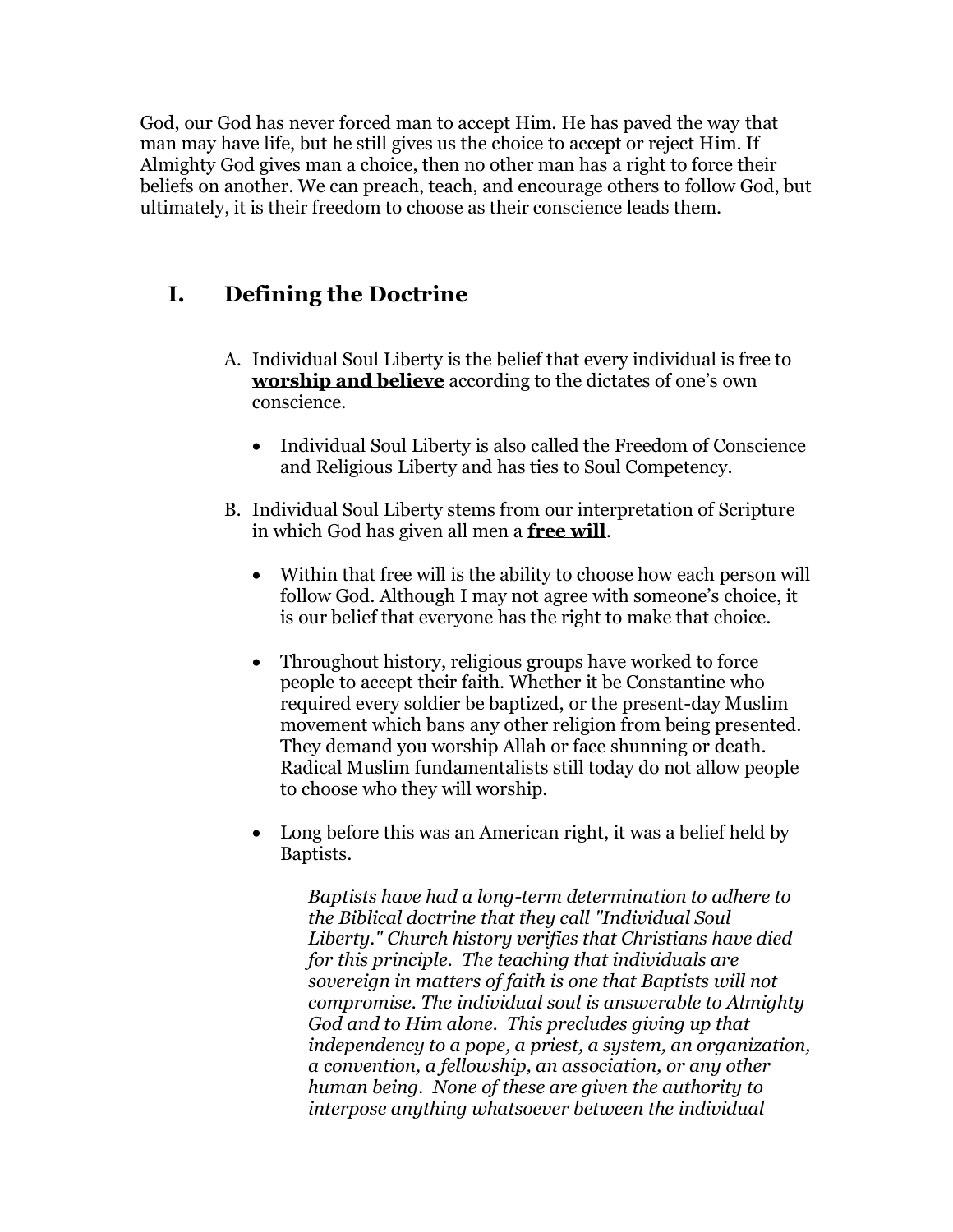*believer and God concerning any matter of faith. A person may then choose to be a Baptist, a member of another Christian denomination or to choose no religious belief system and neither the church, nor the government, nor family or friends may either make the decision or compel the person to choose otherwise. Furthermore, a person may change his/her mind at any time.*

*This doctrine springs from the many examples in church history where the independency of the believer was stifled and sometimes even forbidden. Under the rule of Constantine, Roman law demanded that all people in the Roman Empire become Christians. The result of this law was forcing Christianity upon the masses by infant baptism and a meaningless profession by adults. Accordingly, the Dark Ages are a testimony to the absolute failure imposed on believers when the "church" begins to dictate whatever "truth" it deems necessary to force all members to conform. Not only is Roman Catholicism guilty of this but so are many of the mainline Protestant denominations.*

*Furthermore, Baptists themselves would do well to avoid the denial of this doctrine. Pastors who overlord their flocks or churches that submit themselves to denominational control will need to return again to the Scriptures concerning this vital historical Bapist distinctive. To demand, whether directly or indirectly, that believers submit to any kind of authoritarian rule is both unscriptural and, in fact, questionable. This generation has seen its Jim Jones's and David Karesh's. Whenever believers give up their individual soul liberty in favor of following the demands of another person or affiliation, they do indeed compromise this essential doctrine of the faith.* (allaboutbaptists.com)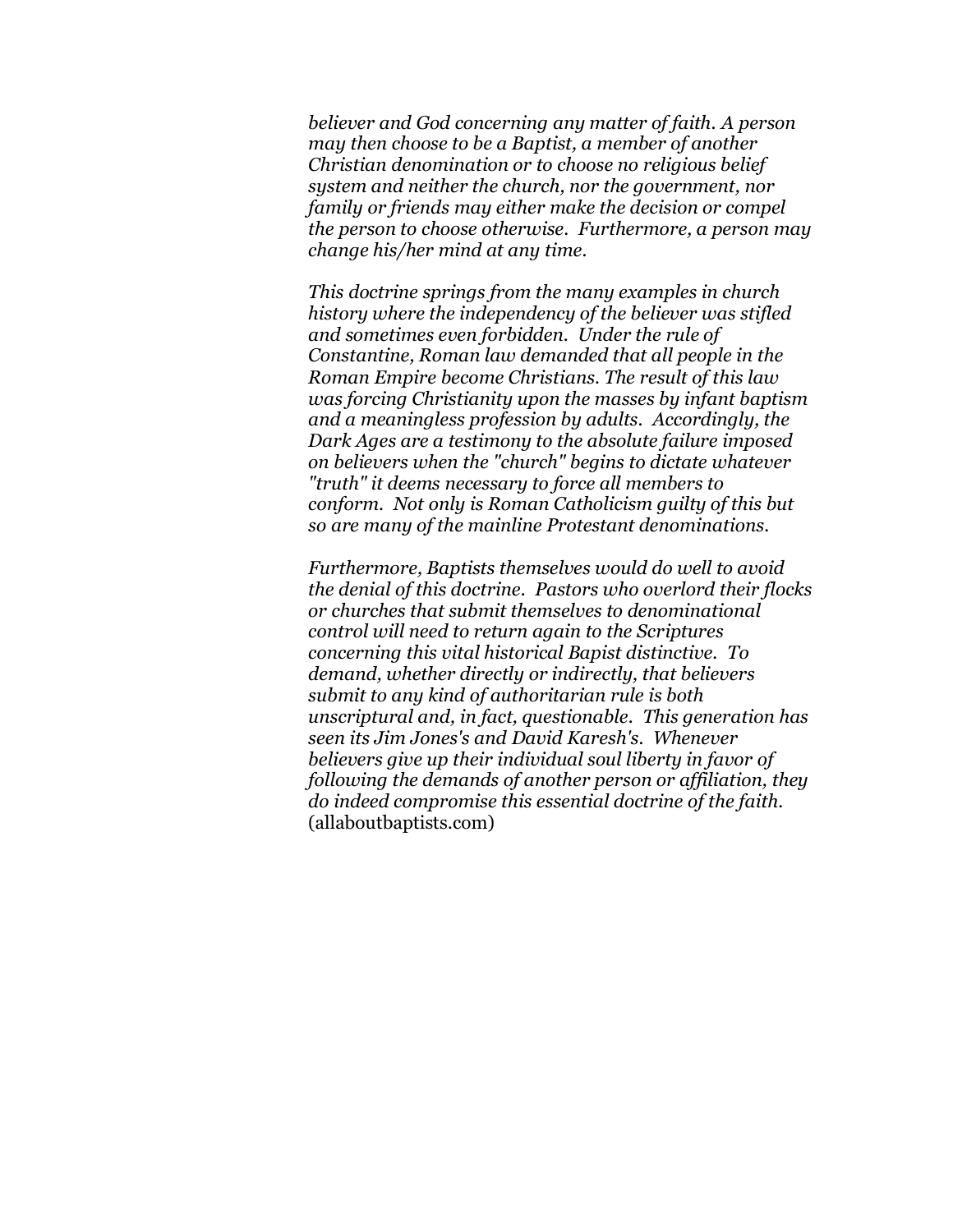#### **II. Defending the Doctrine**

A. In Romans 14, we see the **application** of individual soul liberty at work in the preaching of Paul. He is writing to the church and instructing them on our liberty in Christ.

- 1. In verse 1, Paul teaches that we are to accept those who are weak in faith without disputations.
- 2. In verse 2- 6, Paul explains that people may have different convictions on meats or days, and we are not to judge them for their preferences.
- 3. Then in verse 7, Paul explains that it is never about us.
- 4. In verse 8-11, he tells us that we are to live unto the Lord and to ourselves.
- 5. Then in verse 12, he sums it up by telling us we are ultimately accountable first and foremost to God.
- B. In 1 Corinthians 8 / Galatian 5:13 he adds two other elements:

1. We are not free to sin! Our liberty is not a license, but a responsibility.

2. We are not free to cause others to sin! Our freedom cannot infringe on the rights of others.

- C. Scriptural references to support Individual Soul Liberty
	- 1. Romans 14 **accountable** to God
	- 2. 1 Corinthians 8 **responsible** to others
	- 3. Galatians on liberty **free** to choose
	- 4. 2 Corinthians 4:2 **conscience** is our guide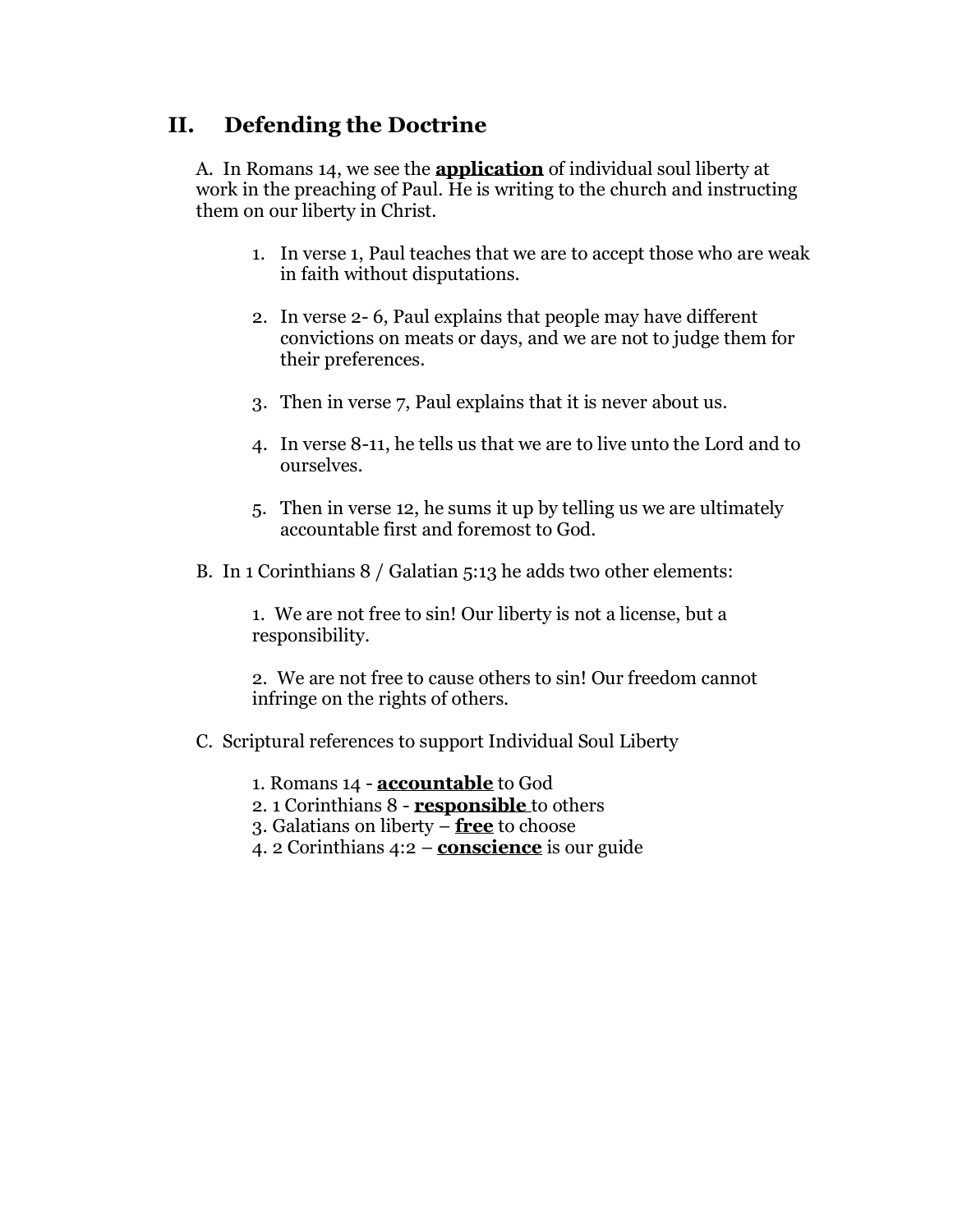#### **III. Practical Principles regarding Individual Soul Liberty**

- A. I am **accountable** to God and His Word above all others and any institution for my decisions regarding my faith. (Rom. 14:12)
	- I can be beaten and tortured, but no one can make me believe something that I don't believe. You cannot force faith on someone! My relationship with God is personal, and I am accountable to Him alone for my faith.
	- Soul Liberty means I am accountable to my God for my faith and practice. My faith comes from His Word and His Spirit and not by the force of man.
	- Free-will over election. To believe in individual soul liberty is to accept and recognize that God has given every human a free will. In other words, you are not ordained or pre-chosen for salvation. Each person must choose to accept or reject Jesus Christ as their Lord and Savior. Your church membership or family ties do not guarantee you salvation. You must by faith repent of your sins and put your faith in Jesus Christ! Someone cannot get saved for you!
- B. I am **responsible** to consider others when making choices. I can witness and encourage others, but not force them to believe what I believe.
	- I am commanded not to judge others (Romans 14). This does not apply to following authority and making judgements as a boss or leader. It applies to me judging someone else that is not under my authority.
	- I am commanded not to be a stumbling block Rom 14. While I have a right to choose how I serve my God, I have a responsibility from God on not doing anything that would cause someone else to stumble in their faith. This is the accountability that keeps us from becoming selfish and self-worshippers. I must always consider how my decisions will affect those around me. Just because I can, doesn't mean I should!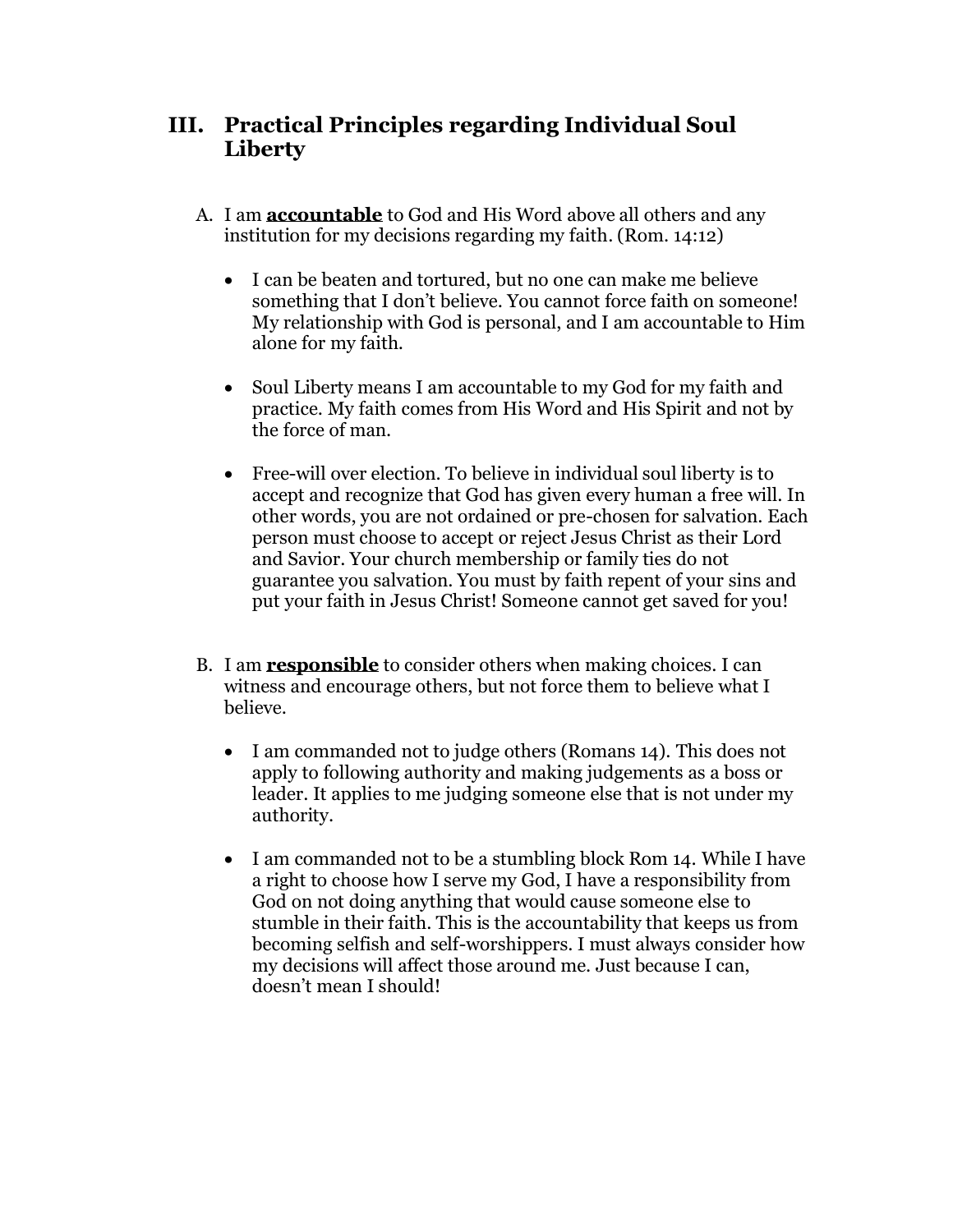C. I am to follow my **conscience**.

**Acts 24:16** *And herein do I exercise myself, to have always a conscience void of offence toward God, and toward men.*

**2 Corinthians 1:12** *For our rejoicing is this, the testimony of our conscience, that in simplicity and godly sincerity, not with fleshly wisdom, but by the grace of God, we have had our conversation in the world, and more abundantly to you-ward.*

**1 Corinthians 8:7-10** *Howbeit there is not in every man that knowledge: for some with conscience of the idol unto this hour eat it as a thing offered unto an idol; and their conscience being weak is defiled. But meat commendeth us not to God: for neither, if we eat, are we the better; neither, if we eat not, are we the worse. But take heed lest by any means this liberty of yours become a stumblingblock to them that are weak. For if any man see thee which hast knowledge sit at meat in the idol's temple, shall not the conscience of him which is weak be emboldened to eat those things which are offered to idols;*

- 1. The conscience is a real part of our being and acts as our **guidance system**.
	- It will alert us when we are doing good and it will warn us when we are doing wrong. It is a built-in protection to help guide us through life. It should not be ignored.
	- Often in life we ignore warning signs. For instance, when a light comes on our dashboard. Too often we take it as a suggestion and fail to act. If this action continues it can have bad effects on the operation of the vehicle. So, a wise man heads the warning signs.
	- In life God gave us a conscience to help us make the right decision. There is a clear warning not to damage your conscience. It will take away our peace!
- 2. It can be damaged **seared conscious**!

**1 Timothy 4:2** *Speaking lies in hypocrisy; having their conscience seared with a hot iron;*

- This is in reference to false teachers who have so damaged their conscious by teaching error that it does not bother them.
- 3. It is wise to **confess and correct** your sins quickly to avoid a damaged conscience. Acts 24:16